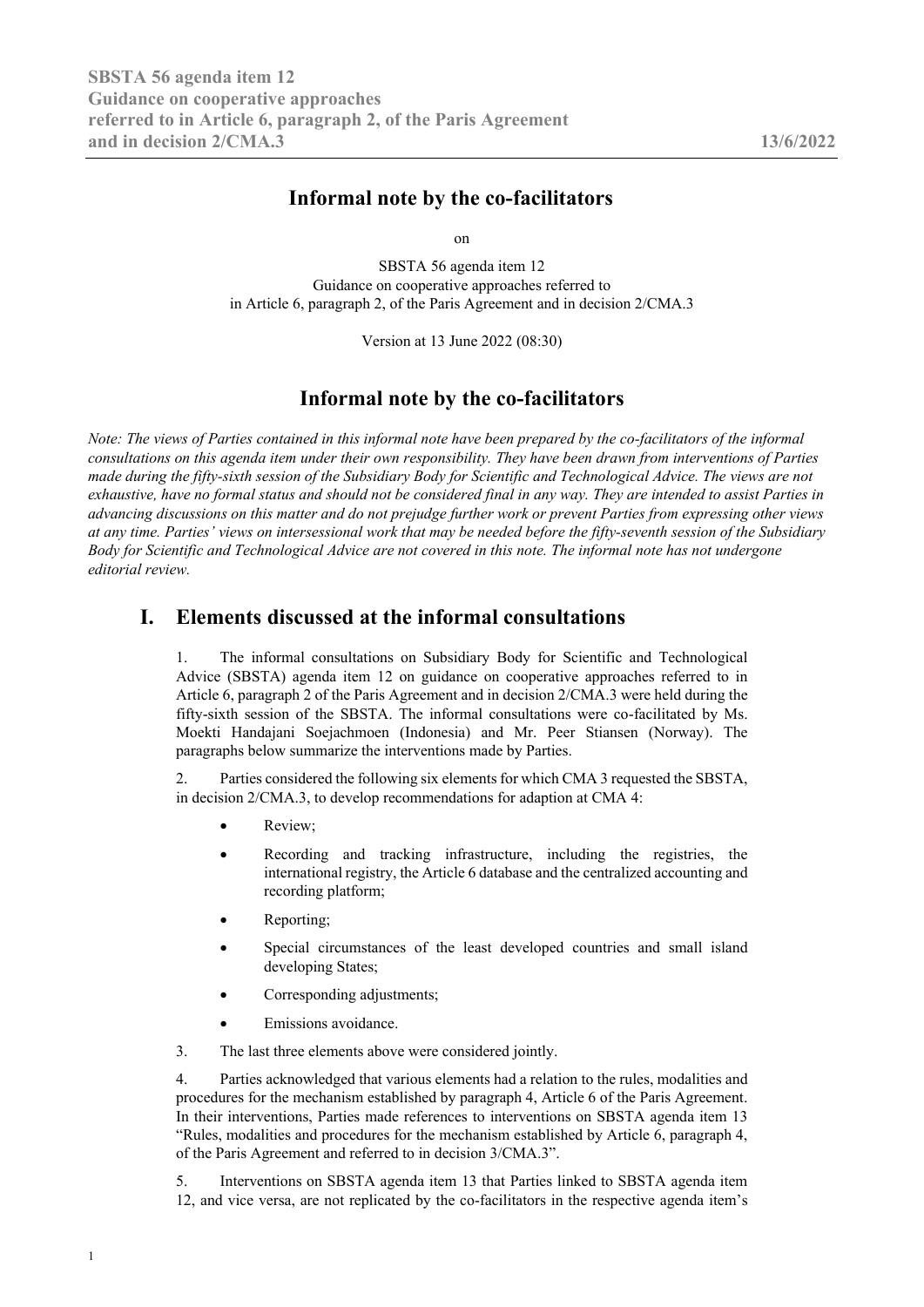informal notes. Readers of this informal note may wish to consider it in conjunction with the informal note prepared by the co-facilitators of agenda item 13, particularly the elements in that note related to reporting by host Parties on 6.4 activities and A6.4ERs issued for them, the mechanism registry and emission avoidance and conservation enhancement activities.

## **II. Views of Parties provided at the informal consultations on the six topics**

### **A. Review**

- 6. General views:
	- The secretariat has extensive experience with different review processes and the Article 6 TER guidelines should draw upon that experience;
	- An outline of, or principles for, the outcomes of the review are needed;
	- The review process is the closest process Article 6 has to international oversight and is a way to support transparency, credibility and confidence in cooperative approaches;
	- The review process needs to be objective and guidance to assess descriptive narrative information is desirable;
	- There is a need for a systematic way of sharing information so that recommendations to one Party can help other Parties, thus avoiding inconsistencies;
	- The reviews<sup>1</sup> must facilitate improved reporting and transparency over time and avoid duplication of work and undue burden on Parties and the secretariat.
- 7. Scope and objectives:
	- The mandate of the Article 6 TER is to review the consistency of the information provided on the cooperative approach in accordance with the annex of decision 2/CMA.3;
	- The Article 6 TER is a qualitative review which addresses consistency and completeness of reported information;
	- The scope of the review is clearly defined in chapter V of the annex to decision 2/CMA.3;
	- There is a need to define what needs to be reviewed in the different types of reviews of the initial report and the regular information submitted in the biennial transparency report (BTR);
	- The annual information provides supporting data for the review, as does the information from the consistency check performed by the secretariat in the Article 6 database;
	- The Article 6 TER of quantitative information will consider reductions and removals generated under Article 5 (REDD+) and under Article 6.4;
	- Information that has been reviewed in relation to Article 5 should not be reviewed under Article 6.2 to avoid duplication of work;
	- There are no exceptions to the review;

<sup>&</sup>lt;sup>1</sup>In their interventions, Parties used the terms 'reviews' and 'review' interchangeably in relation to the Article 6 technical expert review as per chapter V of the annex to decision 2/CMA.3.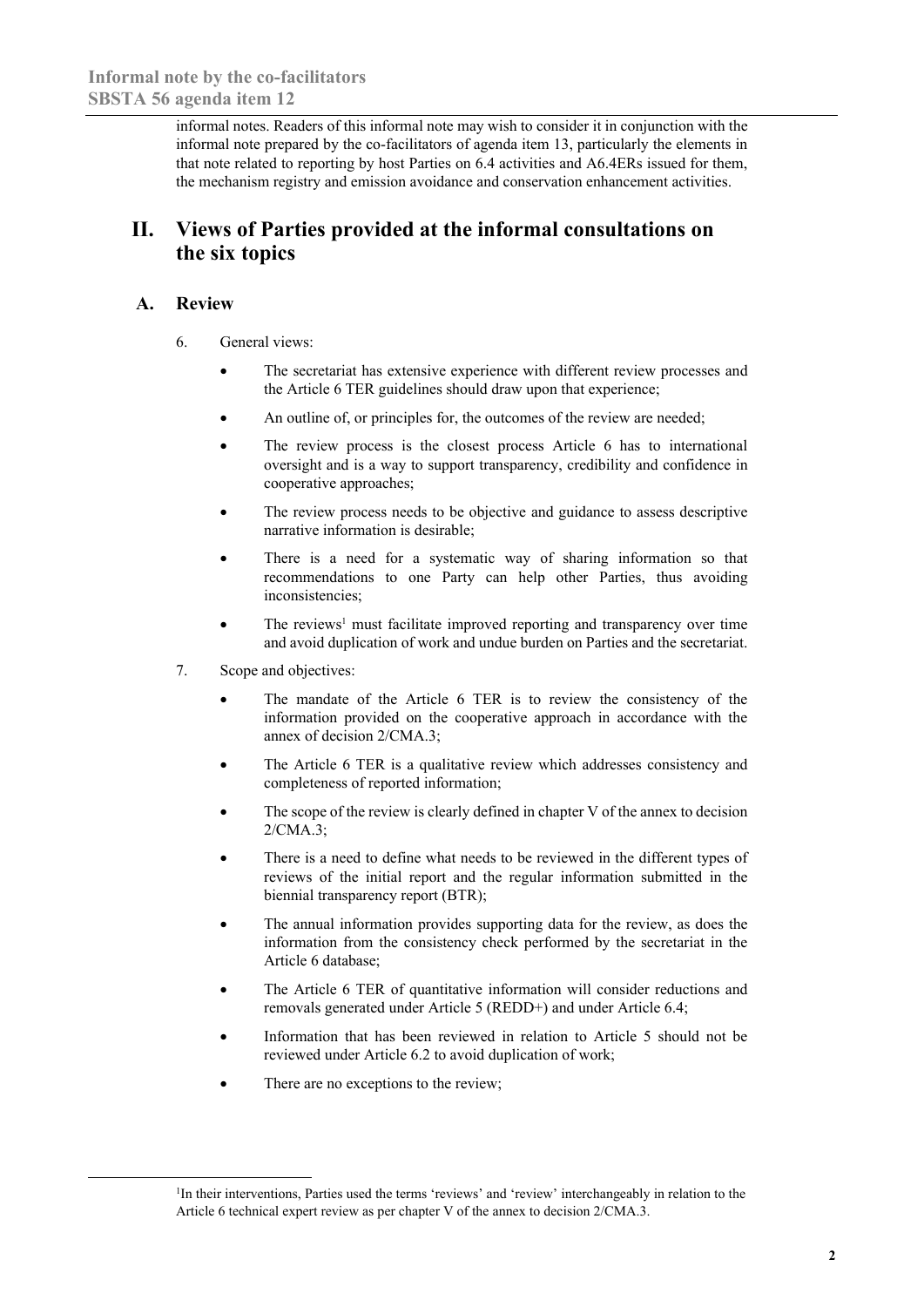- The objectives of the Article 6 TER aim to deliver integrity and trust in the system by ensuring the avoidance of double counting, the environmental integrity of the cooperative approaches, and the high quality of ITMOs;
- The review should also provide exchange of information on cooperative approaches to support the establishment and improvement of national arrangements;
- The reviews and recommendations of the reviews are to help Parties build capacity and to help avoid inconsistencies in the future;
- The reviews should be implemented in a facilitative, non-intrusive and nonpunitive manner that is respectful of national sovereignty;
- The reviews shall not make political judgements.
- 8. Format (desk reviews or centralized reviews):
	- The format of the reviews has been agreed upon as desk reviews or centralized reviews;
	- Additional definitions of desk reviews and centralized reviews may be required, including in-person and remote variations of desk reviews and centralized reviews;
	- The guidance could also include a term to denote when only a single Party is being reviewed.
- 9. Timing and frequency:
	- Reviews should be organized in periodic cycles, at least once or twice a year;
	- Reviews should start with the review of the initial report and then be followed by the review of the regular information;
	- The review of the information after submission should be made without delay;
	- The timing of the review for each report (initial, annual and regular), including when the review is to begin and when it is to conclude, should be included in the guidelines.
- 10. Development of modalities for reviewing confidential information:
	- A process for identifying confidential information by Parties is needed, including in supplemental information that is provided to the Article 6 TER team during a review;
	- A process and provisions are needed to ensure confidentiality, including for:
		- a. The review of confidential information, as identified by Parties;
		- b. Requirements for the reviewers to maintain confidentiality;
		- c. Holding and storage of confidential information;
	- Regarding public information, determination needs to be made regarding which data and information are public and which are confidential, considering the transparency principle.

11. Consistency between the reporting of all the Parties participating in a cooperative approach in respect of that cooperative approach:

- The reviews should cover information by all Parties participating in the same cooperative approaches with the Party under review, but not the information on the other cooperative approaches in which the counterparty of the reviewed Party also participates;
- The reviews should cover information by all Parties participating in the same cooperative approaches with the Party under review, to the extent possible;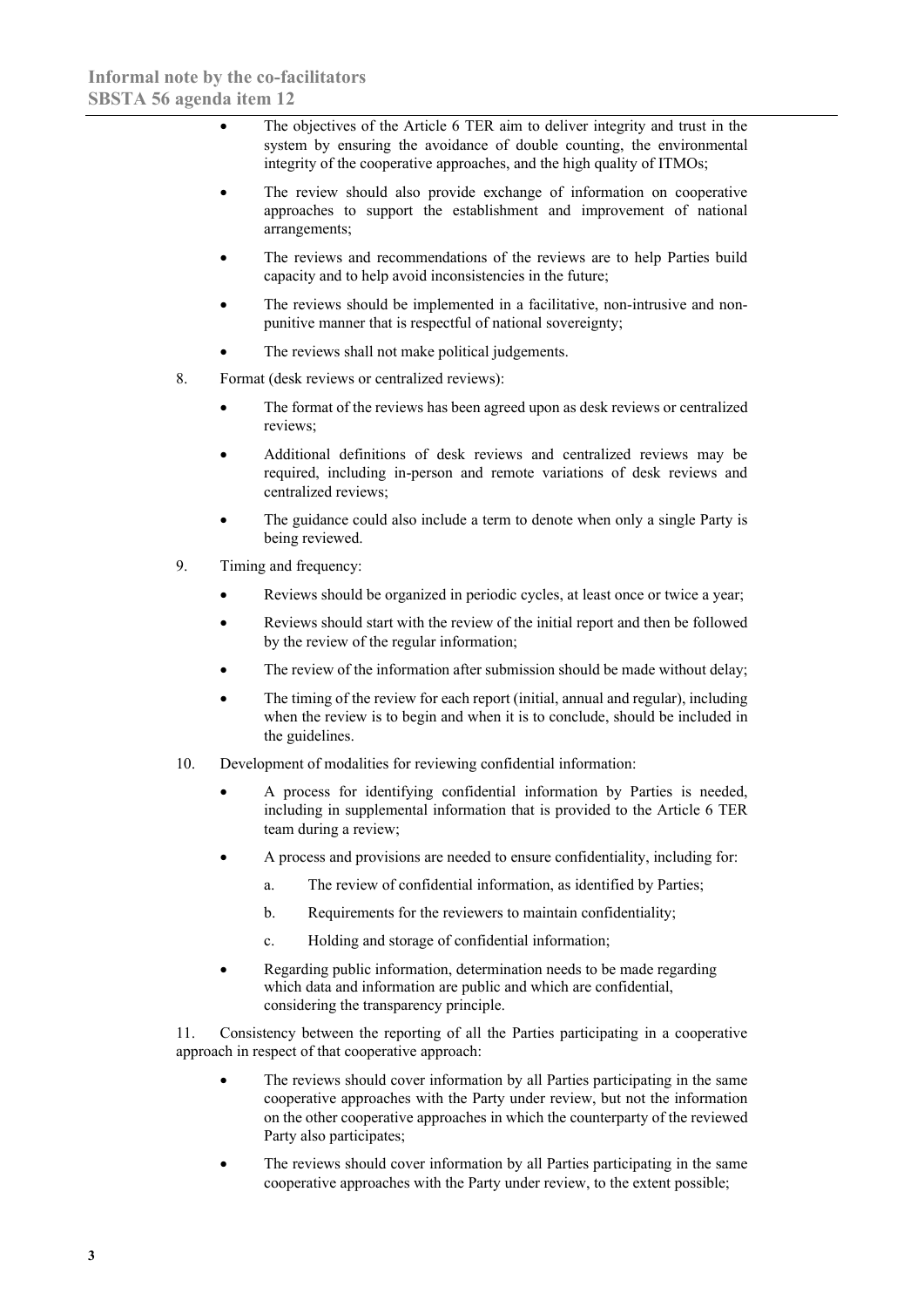- Reviews for consistency across multiple participating Parties should focus on the information submitted per cooperative approach such as in paragraphs 22 and 23(j) of the annex to decision 2/CMA.3;
- Some consistency checks could be done independently for reporting requirements, such as participation requirements, which are narrative in nature and do not require the review to be paired up with a review of the information by other Parties involved in the cooperative approach;
- The reviewers need to compare the information of all Parties involved in a cooperative approach, even if not submitted at the same time, like in the case of information on methods for corresponding adjustment and in relation to evidence that there is no double counting of ITMOs;
- If information is not available for all Parties participating in the cooperative approach, hooks should be left in the review report for future reviews of the Party to review information as it becomes available.
- 12. Recommended action to be taken when inconsistencies are identified:
	- Provisions are needed in the guidelines for the Article 6 TER to communicate recommended actions to the Party being reviewed;
	- Recommendations need to include how to improve consistency with the guidance (decision 2/CMA.3) and with respect to inconsistencies in the quantified information as it relates to the information of other Parties.
- 13. How a Party should respond to recommended actions:
	- Provisions are needed in the guidelines for how a Party should respond to recommended actions;
	- Parties should be given time to address the inconsistencies, taking into account that resolving inconsistencies between the quantitative information reported by participating Parties of one cooperative approach could require interactions among those Parties.
- 14. Implications of non-responsiveness to recommended actions:
	- Provisions are needed in the guidelines for addressing situations where a Party is unresponsive to recommendations and has repeatedly resisted undertaking actions;
	- Inconsistencies identified during the review and cases of non-responsiveness should be made public in the Article 6 TER report;
	- The annual synthesis report of the secretariat should contain explicit information on the Parties that have been unresponsive to the recommendations of the Article 6 TER and on the types of inconsistencies identified.
- 15. Composition of the Article 6 TER team:
	- Provisions are needed in the guidelines for:
		- a. The nomination of experts to a roster of reviewers;
		- b. Competency requirements of the experts;
		- c. Addressing conflicts of interest;
	- The Article 6 TER team should contain at least two technical experts and be balanced between developed and developing country experts, geography and gender;
	- The Article 6 TER team needs to have the collective skills to meet the requirements for review and to provide meaningful recommendations to the reviewed Parties.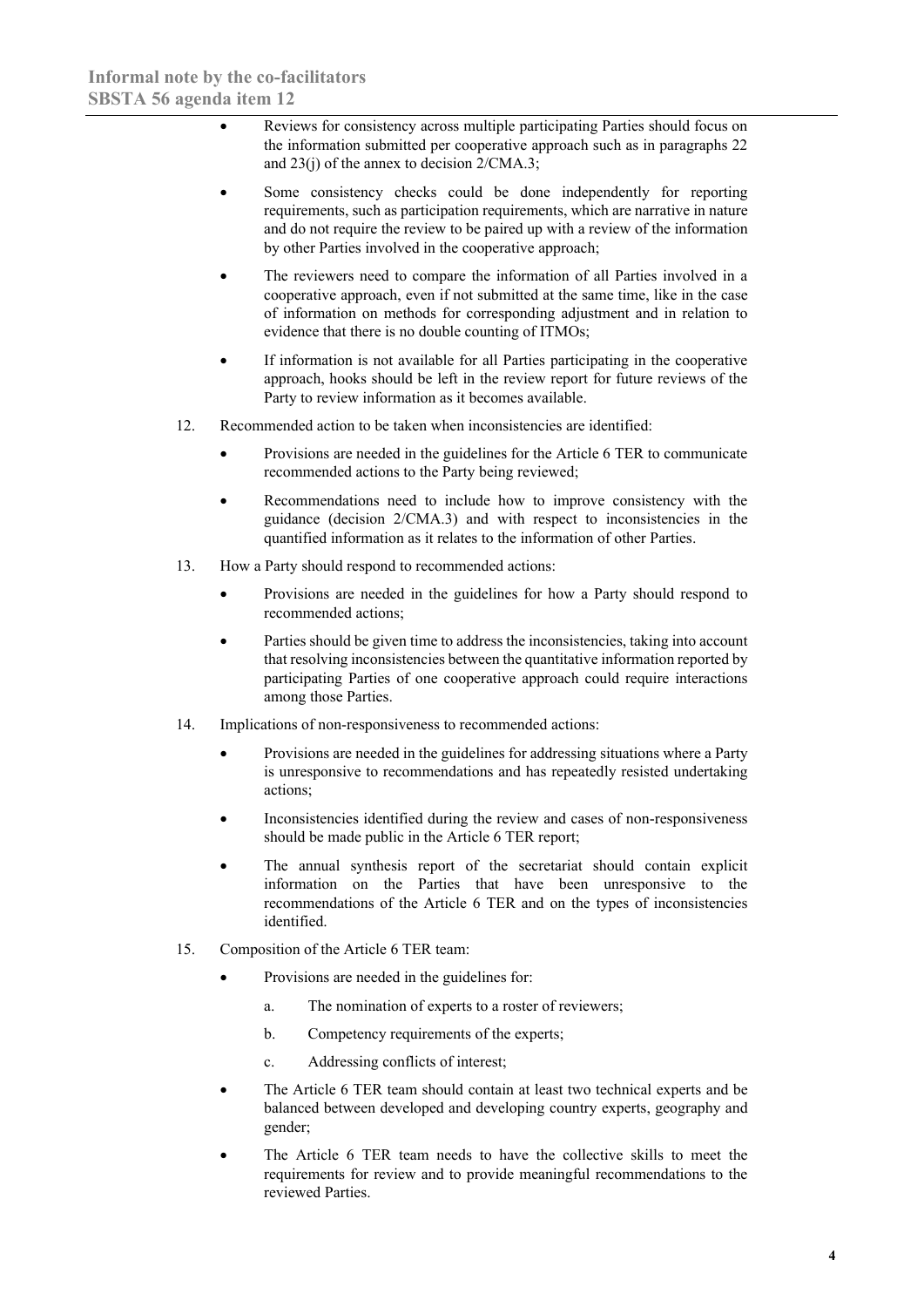- 16. Article 6 TER interaction with the participating Party when undertaking the review:
	- The secretariat is to facilitate communications between the Article 6 TER team and the Parties being reviewed.

17. Implications of paragraph 176 of the annex to decision 18/CMA.1 in respect of the composition of Article 13 review teams:

- Guidance is needed for the role of the Article 6 expert in the Article 13 TER team in respect of Article 6 information;
- Guidance needs to clearly distinguish the functions of the Article 6 TER team from those of the Article 13 TER team and to clarify the implications of their functions.

18. Training programme for the Article 6 technical experts:

- Experts should undergo appropriate training;
- Experts should pass an exam at the end of the training programme to become eligible for Article 6 TER;
- Provisions for the training programme need to be included in the guidelines, and can draw on existing training for other reviewers under the UNFCCC.

19. Provisions necessary for planning and coordination of the Article 6 TER with the Article 13 TER, including on:

- Communication between the Article 6 TER and Article 13 TER should be undertaken by the secretariat;
- Forwarding the Article 6 TER report to the Article 13 TER should be undertaken by the secretariat;

20. Ensuring that Article 6 TERs in a given review cycle are completed in advance of, and the relevant reports are provided to, the A13 technical expert:

- There is a need to sequence the Article 6 TER and the Article 13 TER so that the Article 6 TER is completed with sufficient time for the report to be sent to the Article 13 TER;
- There is a need for guidance on the process for consideration and inclusion of the A6 TER recommendations in the Article 13 TER report;
- Preliminary questions by the Article 6 TER team should be prepared in coordination with the Article 13 TER team and sent to Parties as a package; the timeframe for the response would follow that for the Article 13 process;
- The review of the initial report should be provided to the Party as soon as the Article 6 TER can complete it.
- 21. Review procedures should:
	- Set forth the scope of the review;
	- List the information to be reviewed;
	- Define of the TER format (centralized and desk reviews);
	- Establish timelines and steps of the review;
	- Explain provisions to ensure confidentiality;
	- Define the role of the Party;
	- Define the role of the Article 6 TER team:
	- Define the role of the secretariat;
	- Provide guidelines for the Article 6 TER report;
- 22. The role of the Article 6 TER team needs to be elaborated, including in relation to: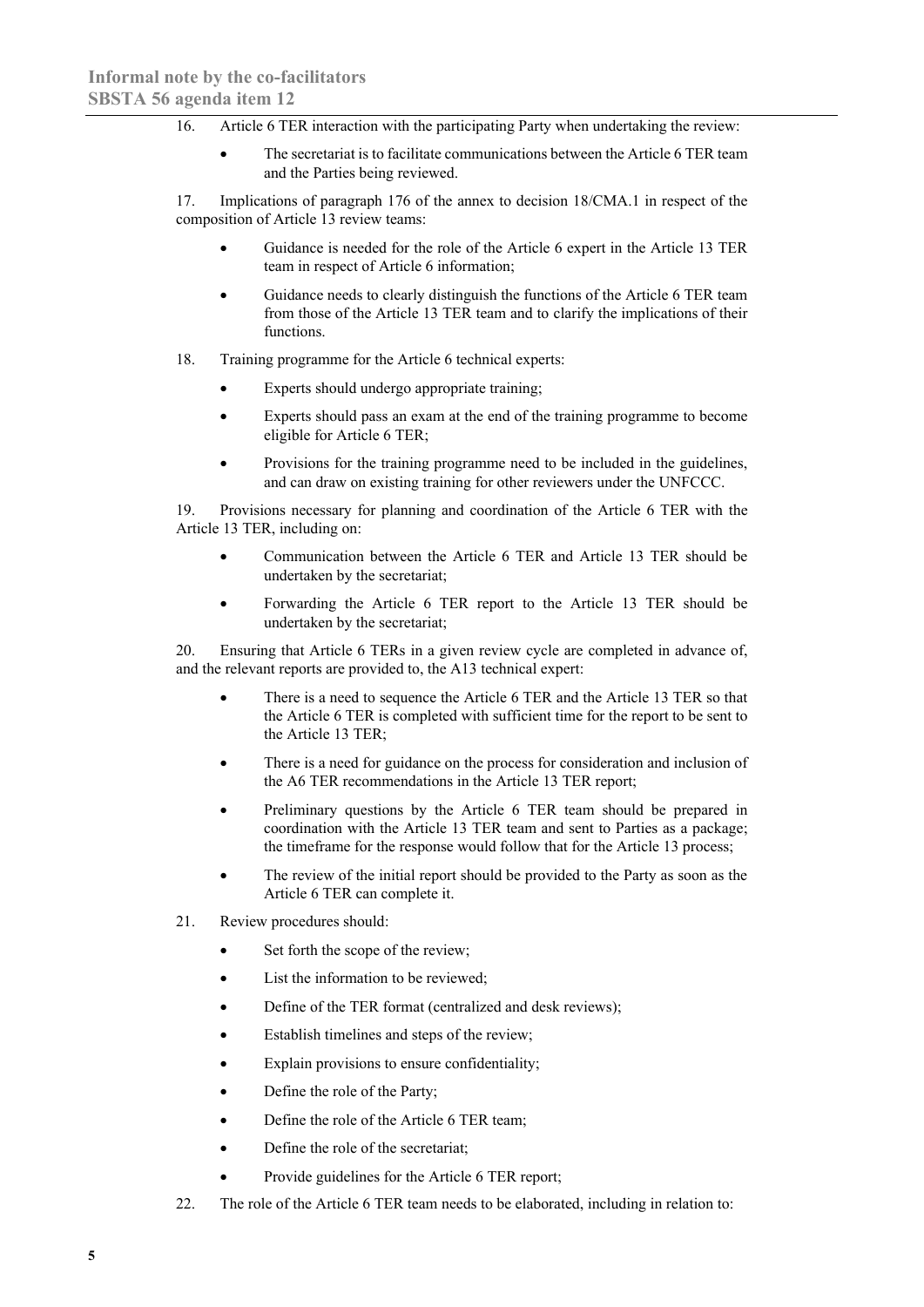- Formation of the Article 6 TER team;
- Role of Article 6 TER team lead reviewers:
- Annual meetings to consider how to improve the consistency of reviews.
- 23. The role of the secretariat needs to be elaborated, including in relation to:
	- A preliminary completeness check of information;
	- Organizing the review sessions;
	- Facilitating communications between the Article 6 TER and the Parties;
	- See paragraph 16 above;
	- See paragraph 19 above.
- 24. Guidelines for the Article 6 TER report are needed, including on:
	- Content of the Article 6 TER report;
	- Recommendations on how to improve consistency with the guidance;
	- Templates for the report that include hooks left in the review report for future reviews in case information was missing from other Parties to complete the consistency checks;
	- Communicating the Article 6 TER report to the Article 13 TER;
	- Publication of the Article 6 TER report on the centralized accounting and reporting platform (CARP).
- 25. Relationship between the Article 6 TER and the Article 6 infrastructure:
	- Consistency checks will be made easier if the infrastructure is built with the review in mind. In this regard, consideration should be given as to whether national registries are connected to the Article 6 database, the international registry and the CARP.
- 26. Relationship with other types of UNFCCC reviews:
	- The modalities and guidance for the review of REDD+ have been already assessed and reviewed under the COP before they are eligible for Article 6.2 review;
	- The Article 6.2 review of REDD+ assessments is complementary, addressing separate issues. REDD+ assessments are already agreed upon under UNFCCC and the same information cannot be reviewed twice.
- 27. Relationship with other UNFCCC processes:
	- There should be a link to the Paris Agreement Implementation and Compliance committee established under Article 15 (e.g. the annual synthesis report of the secretariat could be provided to the Paris Agreement Implementation and Compliance committee established under Article 15);
	- The annual synthesis report of the Secretariat could be an input to the global stocktake;
	- Recommendations, and unresponsiveness to the recommendations, of the Article 6 TER could be addressed through the facilitative multilateral consideration of progress.

#### **B. Infrastructure**

28. General views: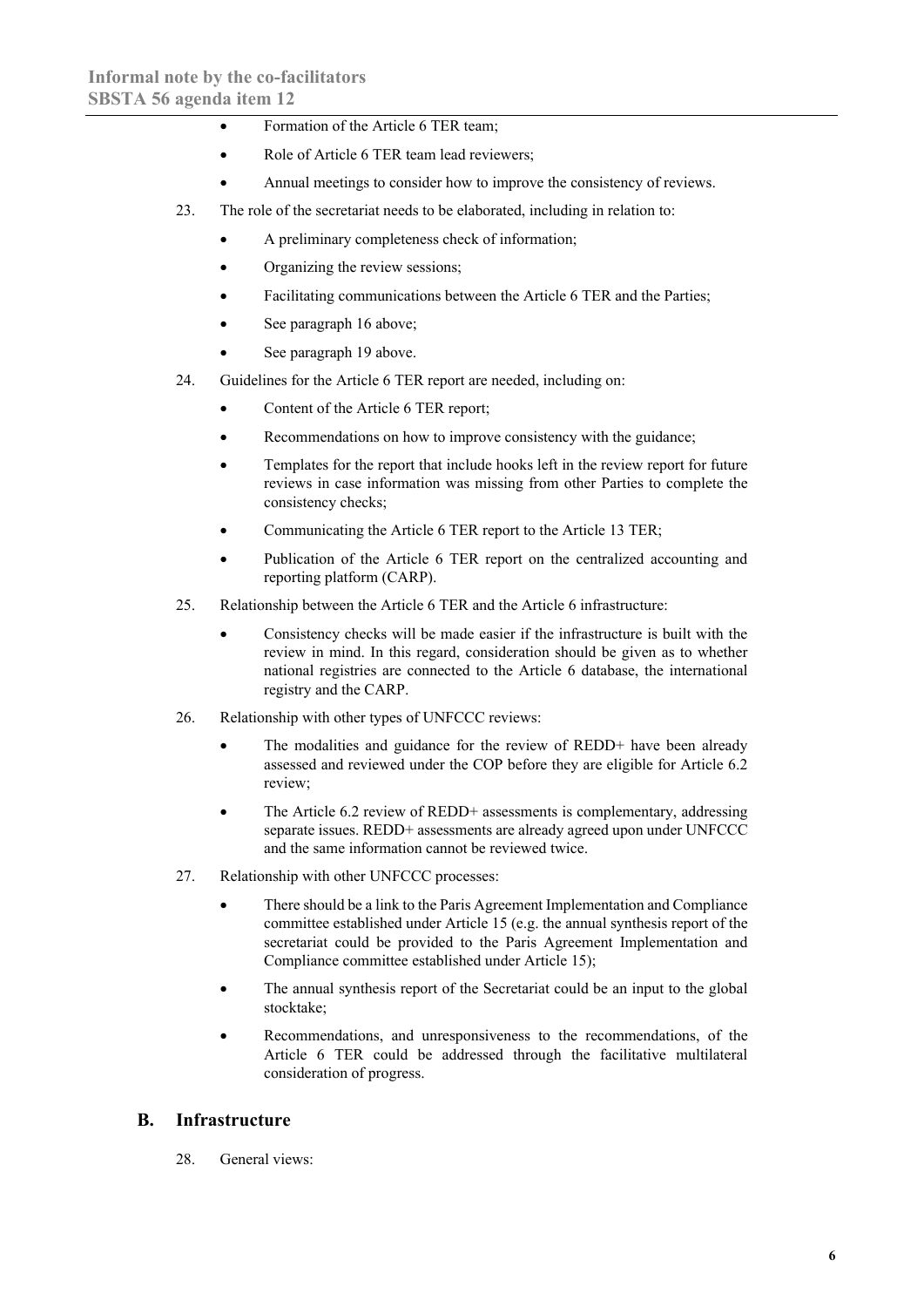- Recommendations for the functionalities and interrelationships that are referred to in the Article 6.2, annex, chapter VI on recording and tracking is a priority;
- The importance of capacity-building for Parties with little or no experience is vital and should be expedited;
- Reporting and infrastructure cannot be discussed independently;
- The Article 6 infrastructure will need to be able to include information on both Article. 6.2 and Article 6.4;
- It is necessary to have a general view of all infrastructure, what it will look like and the linkage among elements;
- The Article 6.2 infrastructure is centralized and decentralized, composed of discrete and distinct systems;
- The text makes no reference to electronic linkages between Party registries and with the Article 6 database, the Article 6.4. mechanism registry and the CARP;
- The registry models outlined in the informal report on the intersessional workshop on infrastructure are broadly confirmed as relevant. It is necessary to clarify where reconciliation occurs for each model;
- Article 6.2 registries are not the same as the Article 6.4 registry, which has more functions;
- The following principles were mentioned and should be documented:
	- a. Traceability;
	- b. Robustness;
	- c. Integrity;
	- d. Transparency;
	- e. Flexibility;
	- f. Minimized transaction cost;
	- g. Highest degrees of electronic integration and automation, including over time;
	- h. Security;
	- i. Immutability of data;
- Real-time integration should be possible for Parties that wish so;
- It may be useful to provide flexibility to Parties to report information on authorizations, transfers and other transactions in real time;
- A key element, and a starting point, to ensure integrity of information over time is authorization by Parties;
- Integrity should be preserved when ITMOs are transferred;
- The scope of the infrastructure should be limited to activities authorized by Parties under Article 6.2 and Article 6.4;
- There should be synergy with Article 6.4 infrastructure for transparency. A link between the A6.4 registry and national registries will be needed to track A6.4ERs;
- Relevant accounts should be available in all registries to enable Parties to declare their uses, for OIMP and for entities;
- The infrastructure should allow for different levels of participation of different actors;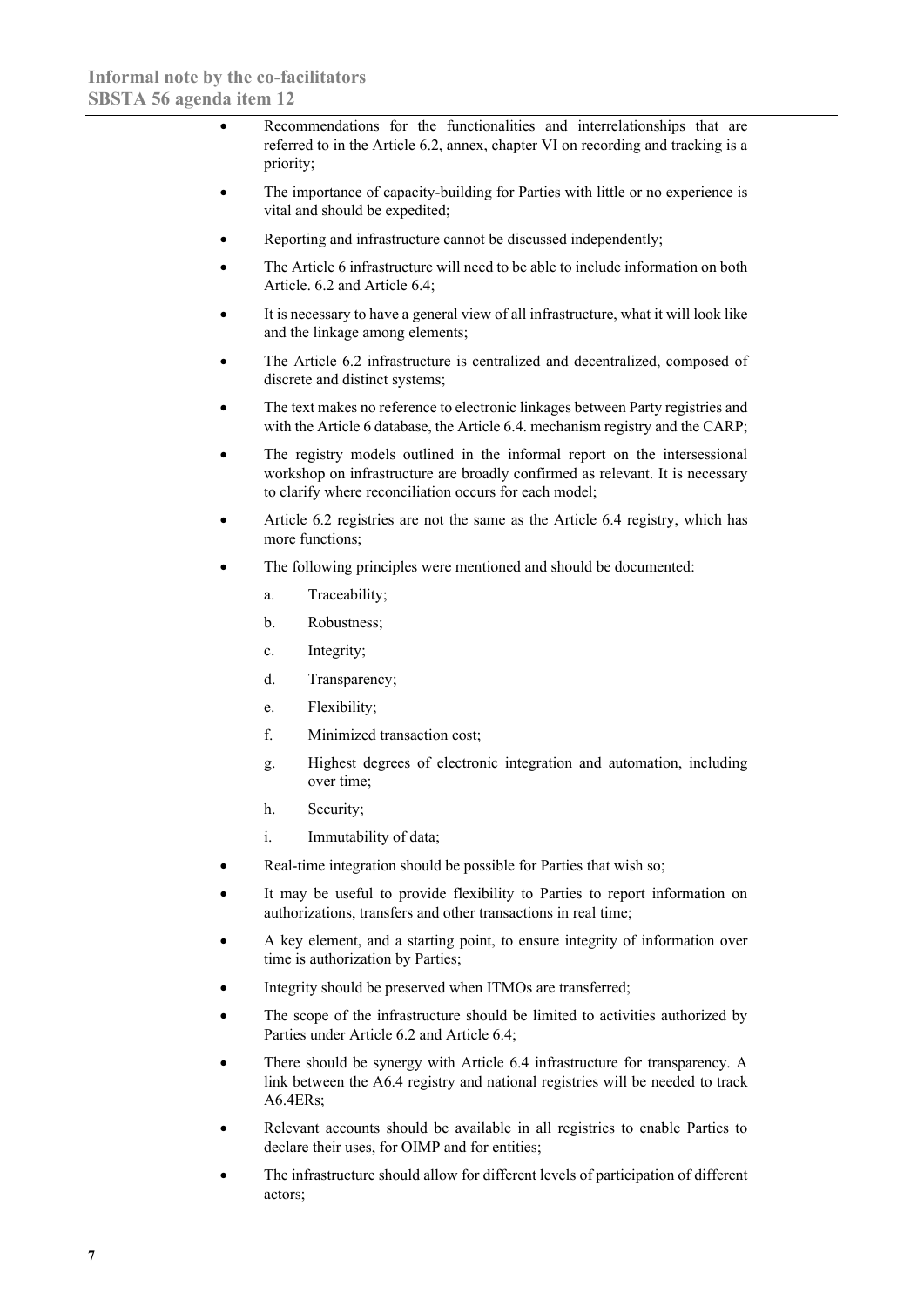- A glossary of terms is necessary;
- The guidance should include high-level design specifications for all elements of the system;
- For unique identifiers it is necessary to:
	- a. Clarify if they will be issued by national registries or the international registry;
	- b. Clarify which identifiers will be assigned by which systems and how identifiers will be shared, as needed, throughout the system;
	- c. Explain how they will be shared within a cooperative approach;
	- d. Establish a format for identifiers, which could be as follows: NDC, type of unit, vintage, project number, purpose of use;
	- e. Establish one cooperative approach to have the same unique identifier;
- A link between national registries and the Article 6 database would facilitate the translation of the mandated national unique identifiers on the level of registries (paragraph 29) or accounts in the international registry (paragraph 30) into unique international identifiers within the Article 6 database (paragraph 32(a)); 2
- The infrastructure needs to clearly track and maintain quantitative information on ITMOs cancelled for OMGE under paragraph 39 of the annex to decision 3/CMA.2, distinctly from the OMGE under Article 6.4.
- 29. Registries:
	- The guidance should:
		- a. Include general technical specifications, including minimum functions, for the registries;
		- b. Be based on functional requirements without constraining the architecture or suggesting a particular solution;
		- c. Include minimum requirements for communication between registries;
		- d. Clarify how the national registries interface with the international registry and the corresponding timeline;
		- e. Lighten the burden of Parties that wish to establish their own registry;
		- f. Take into account the registries that Parties have already developed so that they can employ the infrastructure without their efforts being lost;
		- g. Allow for a decentralized approach but address how reconciliation will work in this case;
	- Registries may be different, whereby some registries hold assets and other track records or both;
	- National registries must serialize units and track them though their lifecycle, including authorization;
	- National registries do not track issuance, units, but rather reflect the movement of assets in the underlying registries;
	- For the purposes of traceability, there is a need to determine how national registries will communicate with one another;
	- National registries do not need to connect to one another but rather link through the CARP and the international registry;

<sup>2</sup> The paragraphs are paragraphs of the annex to decision 2/CMA.3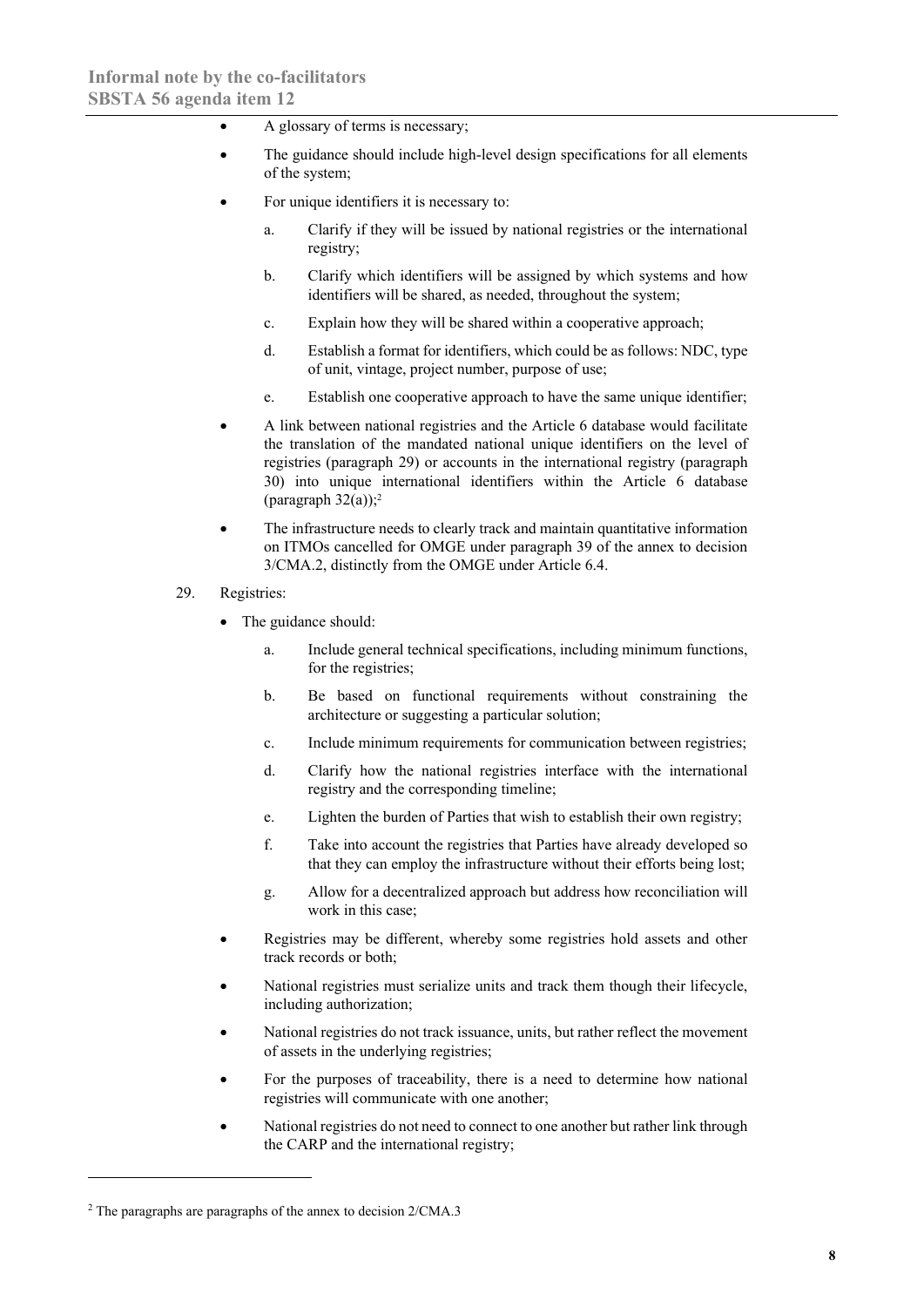- National registries can, but do not have to, connect to the international registry;
- The registries should also allow for disaggregation and authorized entities to be captured;
- Simple options such as Excel format for registries should be taken into account for those countries with fewer resources.
- 30. International registry:
	- The international registry will have the same functionalities as the national registries;
	- The international registry must allow Parties to participate in Article 6.2 without hosting their own registry;
	- It is necessary to clarify the capabilities of a Party account in the international registry and if this account can have sub-accounts for entities;
	- Access should accommodate Parties' circumstances, such as unstable internet connection and hardware constraints.
- 31. Article 6 database:
	- The reconciliation between amounts takes place in the Article 6 database;
	- The consistency checks on the quantitative information are a function of the Article 6 database;
	- There should be full integration between the international registry and the Article 6 database;
	- The secretariat plays a key role in the consistency checks;
	- The consistency check needs to be developed;
	- (a) If the information in the database is immutable relevant reporting information can be generated automatically by summing up all the activities authorized and entered into the infrastructure system from the start, only to be reviewed as summary information by Parties.
- 32. The CARP:
	- The CARP is:
		- a. A dynamic public interface;
		- b. Accessible;
		- c. Easy to read;
		- d. An interface that allows for extraction and downloading of information;
	- (b) It is necessary to clarify the granularity of information to be captured by the CARP;
	- (c) Where Parties have not identified any confidential information, the information submitted in reports (initial, annual and regular) can be automatically uploaded onto the CARP.

### **C. Reporting**

- 33. General views:
	- The priorities of this element are:
		- a. Outlining qualitative and quantitative tabular information for regular information;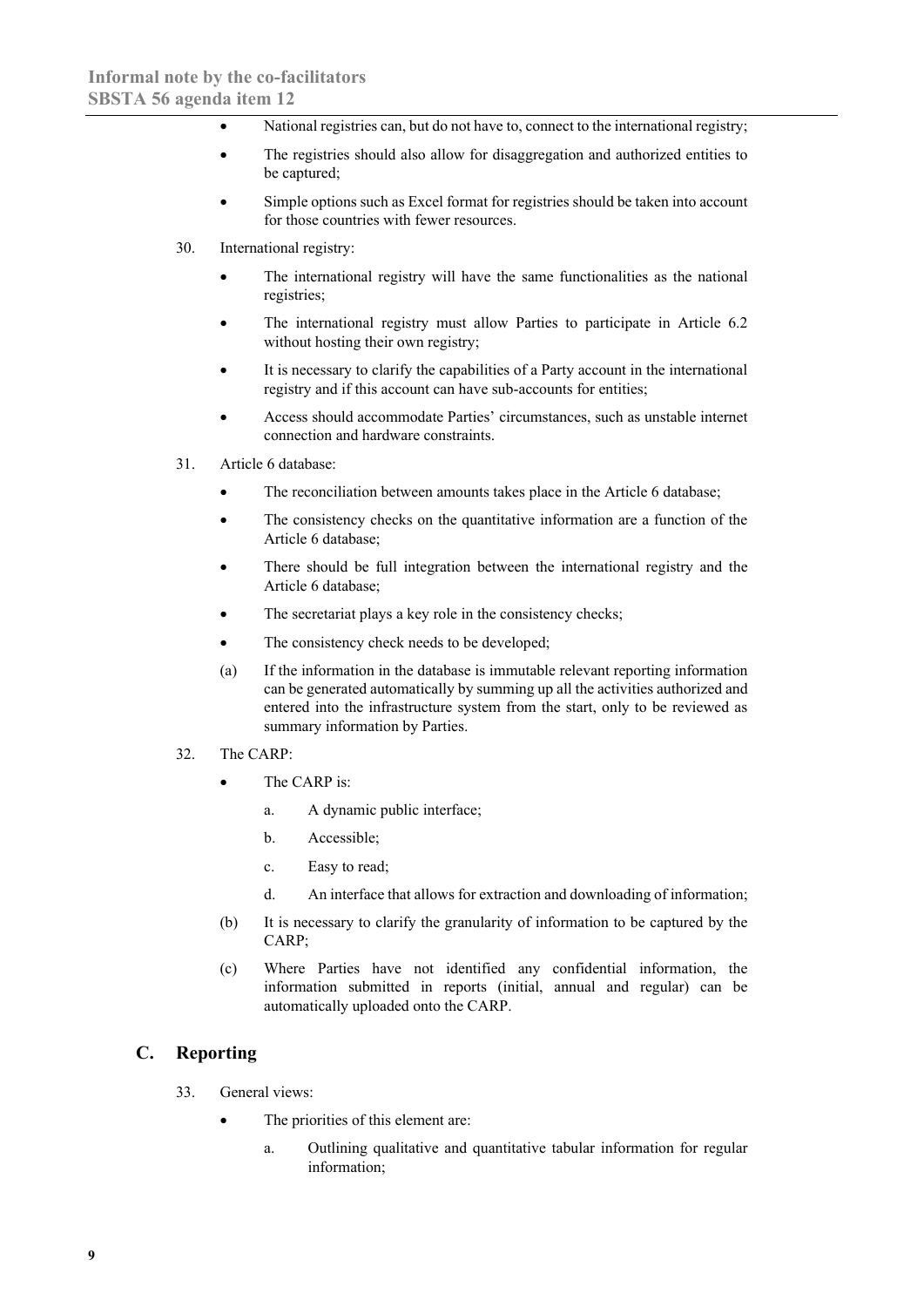- b. Tables for submitting the quantitative information to the Article 6 database and in the structured summary and/or in an annex to the BTR;
- Authorization, including content of authorization, is an area for further discussion and is particularly important for reconciliation. This could be the subject of a technical paper;
- It would be useful to have a technical paper on the reporting practices under CORSIA.
- All transactions on ITMOs should be made public;
- Capacity-building is needed in the reporting area. Capacity-building can only start once the formats are agreed;
- There is a need to support countries with their participation requirements and RCCs could provide such support.
- 34. Format:
	- Information should be submitted in a standardized electronic format:
	- All reports should be developed in a tabular format, in order to facilitate and enhance completeness of reporting by Parties, enable cross-checks between tables and reports, and make the distinction between quantitative and qualitative information, which may sometimes be unclear;
	- The outlines and table formats should be user-friendly, simple, manageable and accessible. Simple templates will enable better access by Parties with limited capacity;
	- Flexibility (is using the format(s)) should be offered to Parties;
	- At this time, there should be an option to not have common formats for the reports, as the requirements for reporting included in decision 2/CMA.3 for the initial report, annual information and regular information are sufficient to operationalize the use of cooperative approaches. This option could be revisited after several review cycles in order to identify any gaps in Parties' reporting;
	- The SBSTA mandate as per decision 2/CMA.3, paragraph 6, is to develop tables and outlines for the information required pursuant to chapter IV of the annex (Reporting), including the agreed electronic format;
	- It would be helpful to include example texts and templates in the reporting outlines;
	- The tables/ formats developed should provide clear information on the delivery of OMGE and resources for Adaptation, even if those are voluntary;
	- Tables and outlines should be expressed and reflected in tonnes of CO2 equivalent;
	- Any other information Parties may wish to include in tables and outlines should be expressed in the form of additional notes.
- 35. Granularity of information:
	- Information submitted and collected needs to be at a level of granularity to give comfort and confidence to all Parties and stakeholders that the requirements of the guidance have been satisfied.
- 36. Reporting process:
	- The process of submission of the different reports should be streamlined and clarified, including the frequency of submission of initial report, annual information, regular information.
	- Once submitted, the information should be reviewed without delay.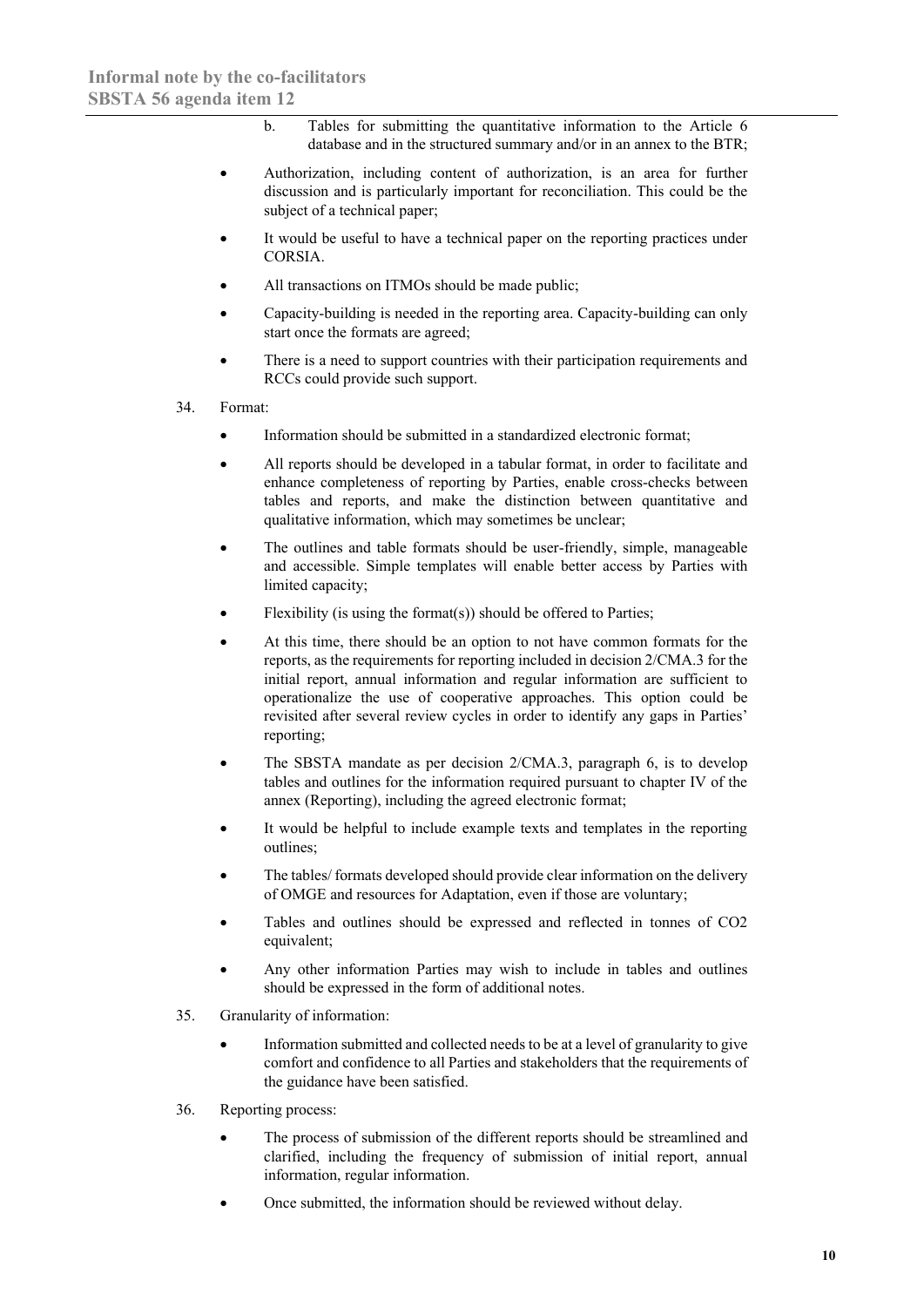- 37. Linkages between reports:
	- The linkages between the different reports (initial report annual information, regular information), the registries, the Article 6 database and the BTR need to be further explored. In this context, the ITMO identifiers are a key element;
	- As there are redundancies in the reports, they should be submitted through an electronic system in order to reduce the burden. Exceptions should be allowed such as when some information is already present in one of the reports.
- 38. Initial report:
	- The initial report could be in the form of tables with brief narratives.
- 39. Regular information:
	- The regular report should be in the form of tables;
	- Parts of the regular information will be provided in the BTR itself and the same information should not be submitted twice;
	- There are some discrepancies between the table of the annex to decision 5/CMA.3 and paragraph 23 of the Article 6.2 guidance. The structured summary table should be complemented to appropriately calculate the mathematical consequences of each amount reported in the table;
	- Options should be provided for the information in the tables that are referred to in paragraph  $23(i)$  - for example, summary tables containing subtotals by each of the elements that are referred to in that paragraph, for each cooperative approach;
	- Some information to populate the regular information may be generated from the Article 6 database, and Parties may wish to be given the possibility to download this information.
- 40. Agreed electronic format:
	- The preferred option is one simple aggregated table for all information required by 20(a) and 20(b) (flexibility on the format).

### **D. Special circumstances of the least developed countries and small island developing States, corresponding adjustments and emission avoidance**

- 41. Special circumstances:
	- There is a need for capacity-building of LDCs and SIDS as well as developing countries in general. In this regards, and RCCs have an important role to play;
	- The rules for implementing Article 6.2 must be fully understood and implemented before exemptions and flexibility can be considered for LDCs and SIDS;
	- Flexibility regarding special circumstances could be reviewed after five years and may include:
		- a. The timeline on reporting;
		- b. Access to the international registry that is free of charge;
		- c. Support to national arrangements;
		- d. Project cycle design, including baselines (similar to certain provisions under the CDM on baseline and additionality testing);
		- e. Fast-track arrangements for LDC hosted activities;
		- f. Participation requirements;
		- g. Exemption from project cycle fees such as registration fees and SOP;